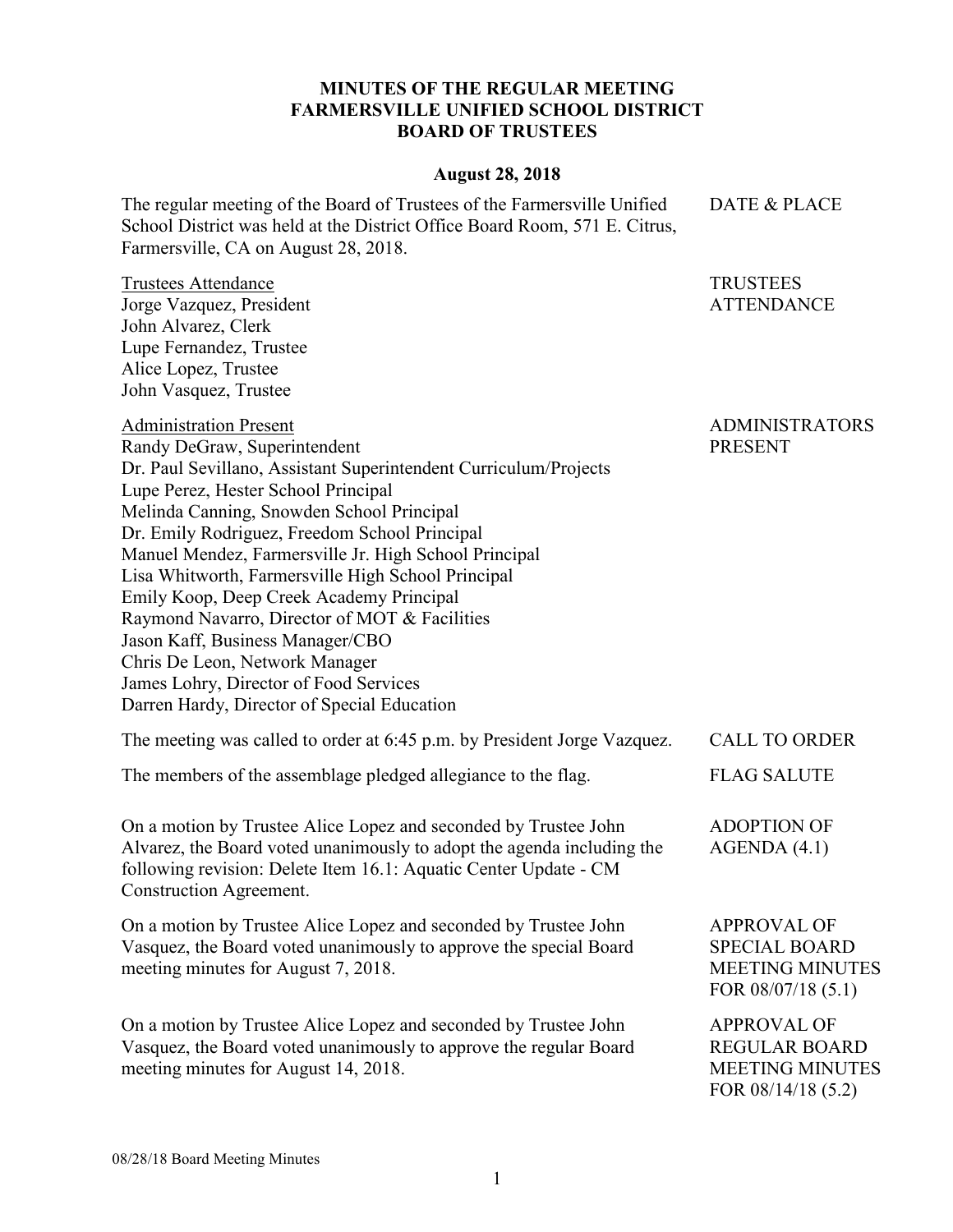| On a motion by Trustee John Alvarez and seconded by Trustee Alice Lopez<br>and carried: (Ayes: Jorge Vazquez, John Alvarez, Alice Lopez; Noes:<br>None; Absent: None; Abstentions: Lupe Fernandez, John Vasquez), the<br>Board approved the special Board meeting minutes for August 20, 2018.   | <b>APPROVAL OF</b><br><b>SPECIAL BOARD</b><br><b>MEETING MINUTES</b><br>FOR 08/20/18 (5.3)                             |
|--------------------------------------------------------------------------------------------------------------------------------------------------------------------------------------------------------------------------------------------------------------------------------------------------|------------------------------------------------------------------------------------------------------------------------|
| On a motion by Trustee John Alvarez and seconded by Trustee John<br>Vasquez, the Board voted unanimously to approve the released<br>warrants dated: July 27, 2018 in the amount of \$239,683.35<br>August 3, 2018 in the amount of \$231,711.46<br>August 10, 2018 in the amount of \$421,851.87 | <b>APPROVAL OF</b><br><b>RELEASED</b><br><b>WARRANTS</b> (5.4)                                                         |
| On a motion by Trustee Alice Lopez and seconded by Trustee John<br>Alvarez, the Board voted unanimously to approve the Aeries User<br>Conference on October 7-9, 2018 in Sacramento, CA.                                                                                                         | <b>APPROVAL OF</b><br><b>AERIES USER</b><br>CONFERENCE (5.5)                                                           |
| James Lohry, Director of Food Services, made a PowerPoint presentation<br>regarding Food Service.                                                                                                                                                                                                | <b>AWARDS/</b><br><b>PRESENTATIONS</b><br>(6.1)                                                                        |
| Louise Blavet and Ashu Jain, ENGIE Services, made a PowerPoint<br>presentation regarding Solar Energy: A Proposal for Capital Improvements<br>and Reinvestments, Fiscal Stewardship and STEAM School Partnerships.                                                                               |                                                                                                                        |
| On a motion by Trustee Alice Lopez and seconded by Trustee Lupe<br>Fernandez, the Board voted unanimously to waive the Facility Use Fees for<br>Farmersville Youth Football League, excluding custodial fees. Christian<br>Cervantes was present to answer any questions.                        | <b>APPROVAL OF</b><br><b>FACILITY USE</b><br><b>WAIVER:</b><br><b>FARMERSVILLE</b><br>YOUTH FOOTBALL<br>LEAGUE $(7.1)$ |
| The Board heard comments from the following parents regarding increasing<br>work hours for the nurse and health aides.                                                                                                                                                                           | PUBLIC COMMENTS<br>(8.0)                                                                                               |
| On a motion by Trustee John Alvarez and seconded by Trustee John<br>Vasquez, the Board voted unanimously to approve the ASB Fundraisers -<br>Snowden School.                                                                                                                                     | <b>APPROVAL OF ASB</b><br><b>FUNDRAISERS -</b><br>SNOWDEN SCHOOL<br>(10.1)                                             |
| On a motion by Trustee Lupe Fernandez and seconded by Trustee John<br>Vasquez, the Board voted unanimously to approve the ASB Fundraisers -<br>Freedom School.                                                                                                                                   | <b>APPROVAL OF ASB</b><br><b>FUNDRAISERS -</b><br>FREEDOM SCHOOL<br>(10.2)                                             |
| On a motion by Trustee John Vasquez and seconded by Trustee Lupe<br>Fernandez, the Board voted unanimously to approve the ASB Fundraisers -<br>Farmersville Jr. High School.                                                                                                                     | <b>APPROVAL OF ASB</b><br><b>FUNDRAISERS -</b><br>FJHS $(10.3)$                                                        |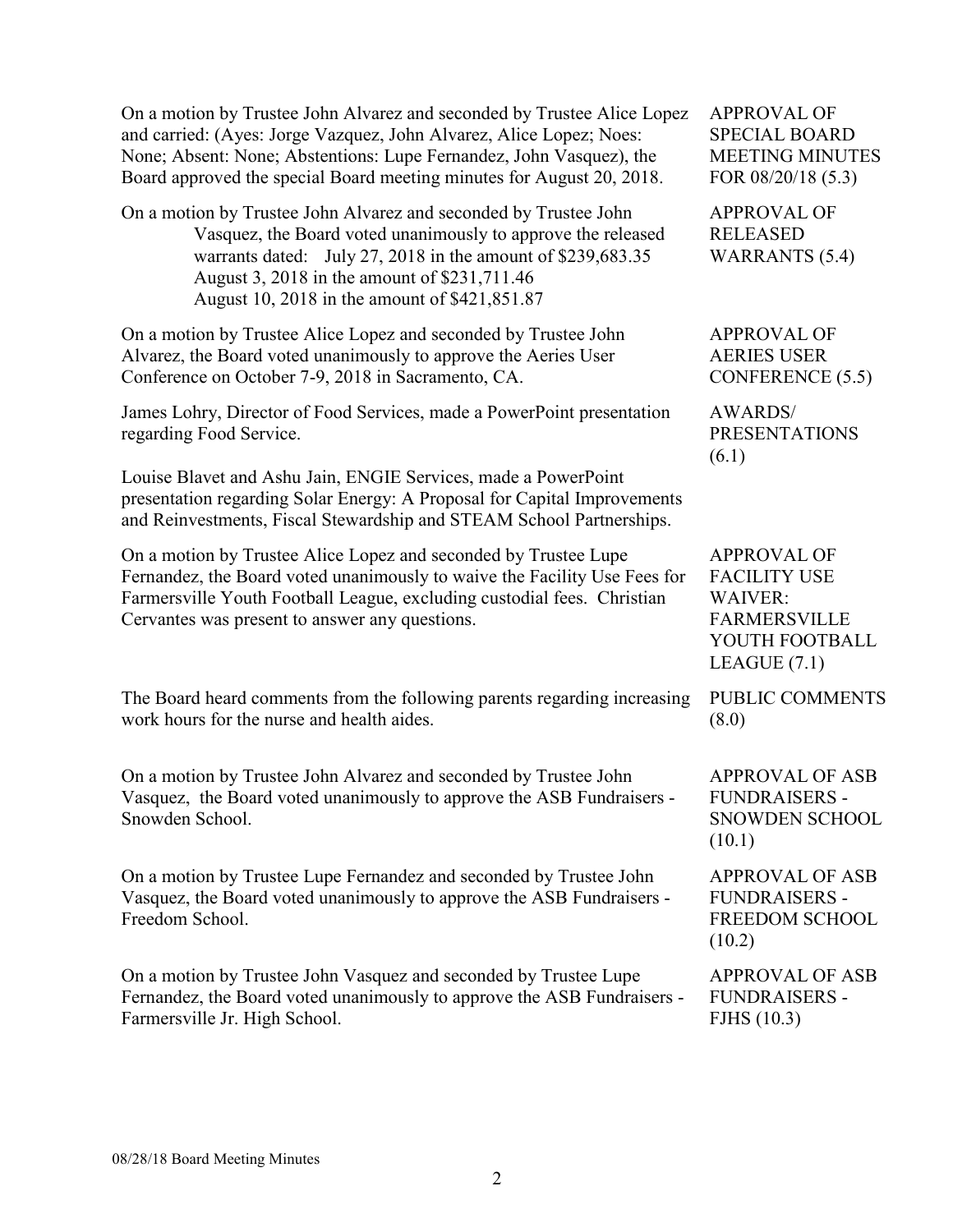On a motion by Trustee Alice Lopez and seconded by Trustee John Vasquez, the Board voted unanimously to approve the After School Program Fundraisers.

On a motion by Trustee John Alvarez and seconded by Trustee Alice Lopez, the Board voted unanimously to approve the GEAR UP Training on October 23-24, 2018 in Sacramento, CA.

On a motion by Trustee Alice Lopez and seconded by Trustee John Alvarez, the Board voted unanimously to approve the GEAR UP Training on October 23-24, 2018 in Sacramento, CA.

On a motion by Trustee Alice Lopez and seconded by Trustee John Alvarez, the Board voted unanimously to approve the agency agreement with TCOE for services for Mr. Clark.

On a motion by Trustee John Alvarez and seconded by Trustee Alice Lopez, the Board voted unanimously to approve the Carl D. Perkins Technical Education Improvement Grant.

The Board opened the Public Hearing at 7:55 p.m. for Pupil Textbook and Materials Compliance. No one in the audience had any questions. The Board closed the Public Hearing at 7:56 p.m.

On a motion by Trustee John Alvarez and seconded by Trustee Alice Lopez, the Board voted unanimously to adopt Resolution #04-08-28-18 Determining Pupils Have Sufficient Textbooks and Instructional Materials for the 2018-2019 school year.

On a motion by Trustee John Alvarez and seconded by Trustee Alice Lopez, the Board voted unanimously to approve the AVID District Leadership Training on October 10-12, 2018 in San Diego, CA.

On a motion by Trustee John Alvarez and seconded by Trustee John Vasquez, the Board voted unanimously to approve the Positive Behavioral Interventions and Supports Agreement with Tulare County Office of Education.

APPROVAL OF AFTER SCHOOL PROGRAM FUNDRAISERS (10.4)

APPROVAL OF GEAR UP TRAINING  $(10.5)$ 

APPROVAL OF GEAR UP TRAINING (11.1)

APPROVAL OF **AGENCY** AGREEMENT WITH TCOE (11.2)

APPROVAL OF CARL D. PERKINS **TECHNICAL** EDUCATION IMPROVEMENT GRANT (11.3)

PUBLIC HEARING: PUPIL TEXTBOOK AND MATERIALS COMPLIANCE (12.1)

ADOPTION OF RESOLUTION #04-08-28-18 (12.2)

APPROVAL OF AVID DISTRICT LEADERSHIP TRAINING (12.3)

APPROVAL OF POSITIVE BEHAVIORAL INTERVENTIONS & SUPPORTS AGREEMENT (12.4)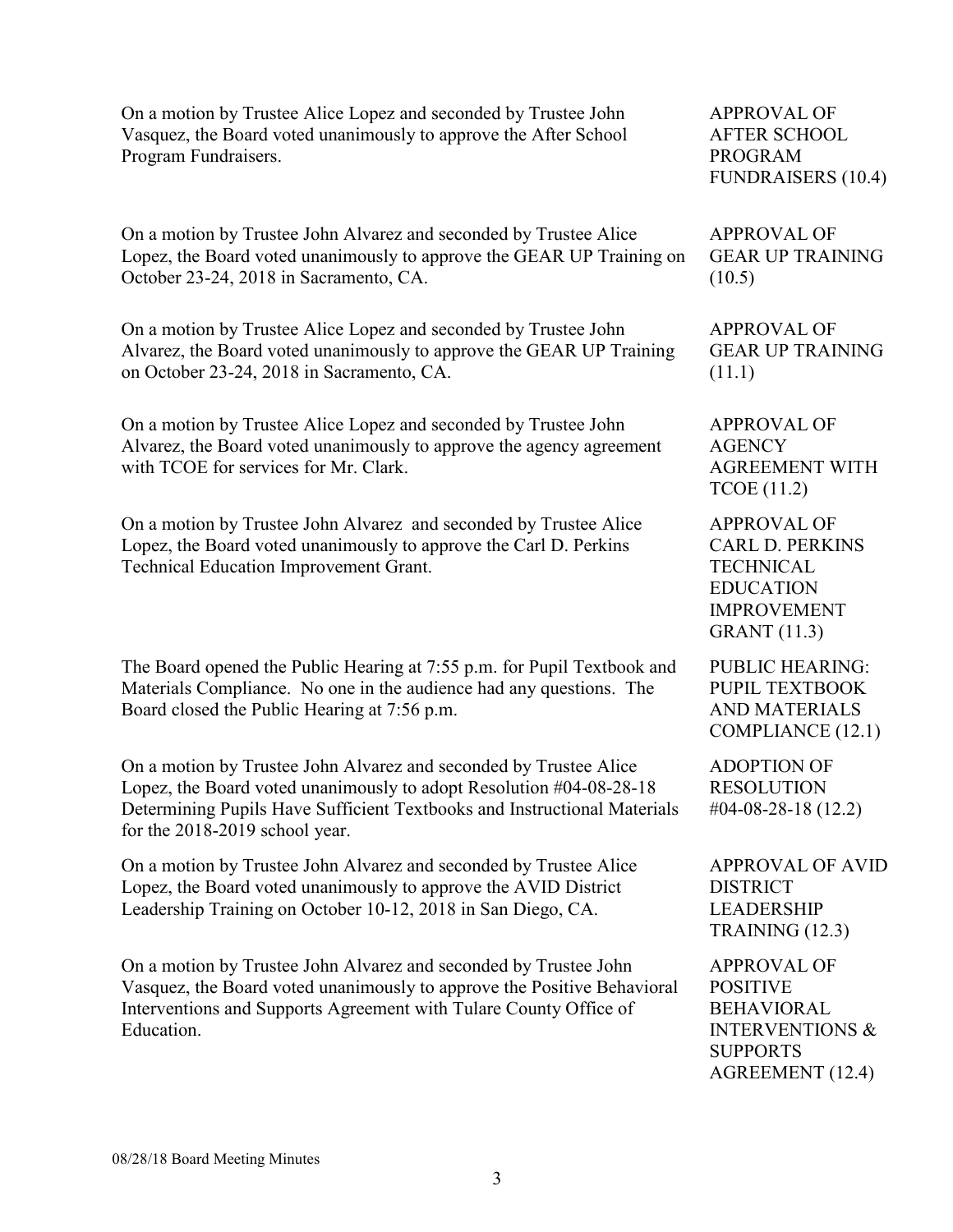| On a motion by Trustee John Alvarez and seconded by Trustee John                                                                                                           | <b>APPROVAL OF</b>                                                                                 |
|----------------------------------------------------------------------------------------------------------------------------------------------------------------------------|----------------------------------------------------------------------------------------------------|
| Vasquez, the Board voted unanimously to approve the Certificated                                                                                                           | <b>CERTIFICATED</b>                                                                                |
| Personnel Report. (Item 13.1.1 through Item 13.1.3).                                                                                                                       | PERSONNEL (13.1)                                                                                   |
| On a motion by Trustee John Alvarez and seconded by Trustee John                                                                                                           | <b>APPROVAL OF</b>                                                                                 |
| Vasquez, the Board voted unanimously to approve the Extra-Curricular                                                                                                       | <b>EXTRA-</b>                                                                                      |
| Activity/Coaching Personnel. (Item 13.2.1 through Item 13.2.7).                                                                                                            | <b>CURRICULAR</b>                                                                                  |
|                                                                                                                                                                            | <b>ACTIVITY/</b><br><b>COACHING</b><br>PERSONNEL (13.2)                                            |
| The Board reviewed the Personnel Action Report (Information Only).                                                                                                         | PERSONNEL ACTION<br><b>REPORT REVIEWED</b><br>(13.3)                                               |
| On a motion by Trustee John Alvarez and seconded by Trustee Alice                                                                                                          | <b>APPROVAL OF</b>                                                                                 |
| Lopez, the Board voted unanimously to approve the Provisional Internship                                                                                                   | <b>PROVISIONAL</b>                                                                                 |
| Permit (PIP) for:                                                                                                                                                          | <b>INTERN PERMIT</b>                                                                               |
| Jennifer Cadena, Special Education Teacher, Snowden School                                                                                                                 | $(PIP)$ (13.4)                                                                                     |
| On a motion by Trustee John Alvarez and seconded by Trustee John<br>Vasquez, the Board voted unanimously to approve the CBEST Waiver For<br>Day-to-Day Substitute Teacher. | <b>APPROVAL OF</b><br><b>CBEST WAIVER FOR</b><br>DAY-TO-DAY<br><b>SUBSTITUTE</b><br>TEACHER (13.5) |
| On a motion by Trustee John Alvarez and seconded by Trustee John                                                                                                           | <b>APPROVAL OF</b>                                                                                 |
| Alvarez, the Board voted unanimously to approve the Committee on                                                                                                           | <b>COMMITTEE ON</b>                                                                                |
| Assignments.                                                                                                                                                               | ASSIGNMENTS (13.6)                                                                                 |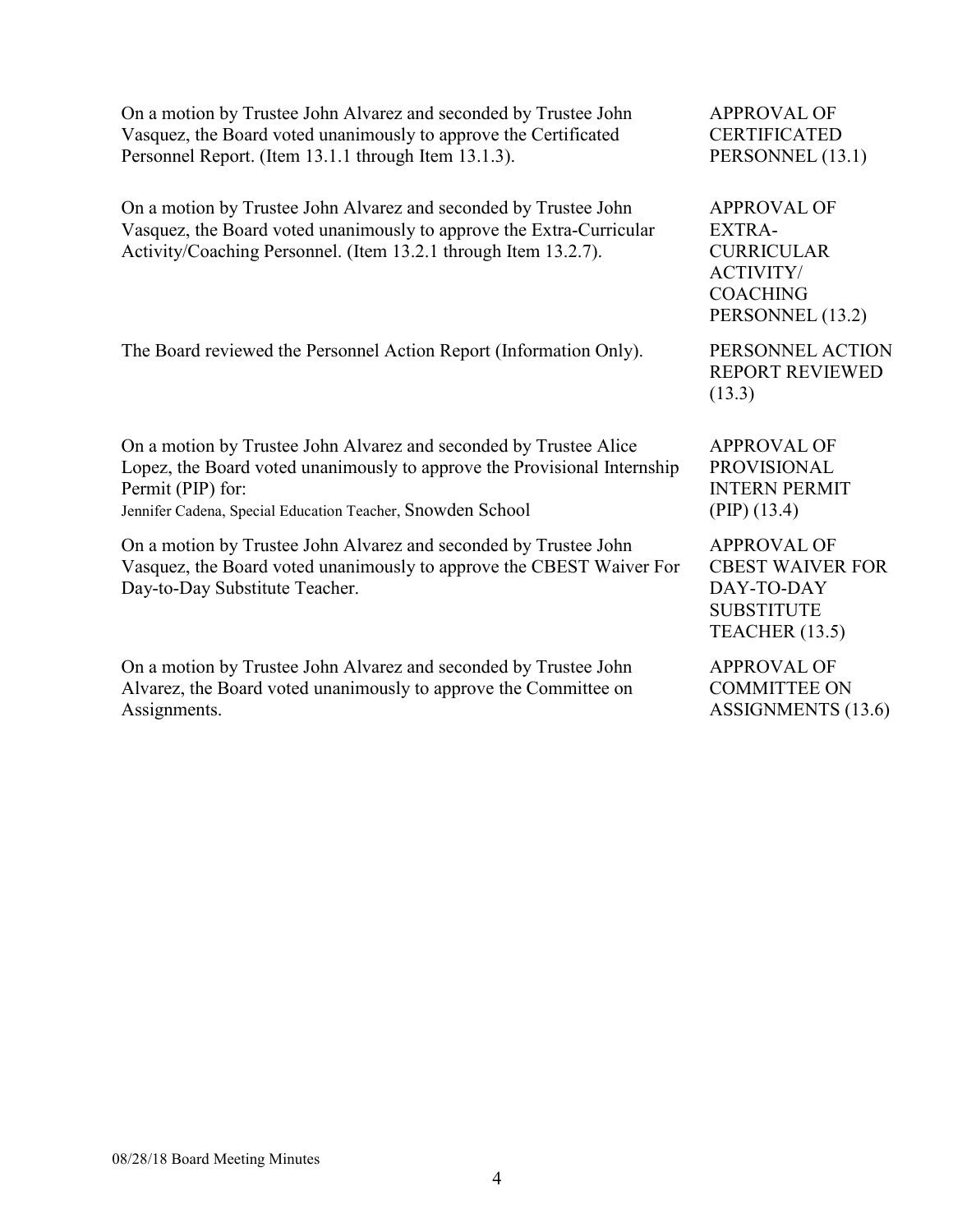| The Board requested the following items be placed on a future agenda:                                                                                                                            | <b>FUTURE AGENDA</b><br>ITEMS $(14.1)$                                              |
|--------------------------------------------------------------------------------------------------------------------------------------------------------------------------------------------------|-------------------------------------------------------------------------------------|
| <b>Trustee Alice Lopez</b><br>1. Status on parent insurance waiver.<br>2. Update on Ag regarding electrical. What the issues are and what are we<br>going to do about it?                        |                                                                                     |
| <b>Trustee John Vasquez</b><br>1. Update on VUSD transporting students to Farmersville.                                                                                                          |                                                                                     |
| <b>Trustee Lupe Fernandez</b><br>1. Nurse, LVN, Health Aide qualifications, work hours, work location,<br>training, etc.                                                                         |                                                                                     |
| Trustee John Alvarez<br>1. Posting time schedule for parents and students to be aware.                                                                                                           |                                                                                     |
| <b>Trustee Jorge Vazquez</b><br>1. Look into bracelets or dog tags for student health issues and to identify<br>health treatment.                                                                |                                                                                     |
| On a motion by Trustee Alice Lopez and seconded by Trustee John<br>Vasquez, the Board voted unanimously to approve the CBO Symposium on<br>November 14-15, 2018 in Monterey, CA.                 | <b>APPROVAL OF CBO</b><br>SYMPOSIUM (15.1)                                          |
| On a motion by Trustee John Alvarez and seconded by Trustee Alice<br>Lopez, the Board voted unanimously to approve the 2018-2019 Tulare<br>County Office of Education Legal Services Consortium. | <b>APPROVAL OF 2018-</b><br>2019 TCOE LEGAL<br><b>SERVICES</b><br>CONSORTIUM (15.2) |
| The Board reviewed the Food Donation update information.                                                                                                                                         | <b>FOOD DONATION</b><br><b>UPDATE INFO</b><br>REVIEWED (15.3)                       |
| The Board reviewed the August 2018 Financial Report.                                                                                                                                             | <b>APPROVAL OF</b><br><b>AUGUST 2018</b><br><b>FINANCIAL REPORT</b><br>(15.4)       |
| Future regular board meetings will be held on September 11, 2018 and<br>September 25, 2018.                                                                                                      | <b>FUTURE MEETING</b><br><b>DATES</b> (17.1)                                        |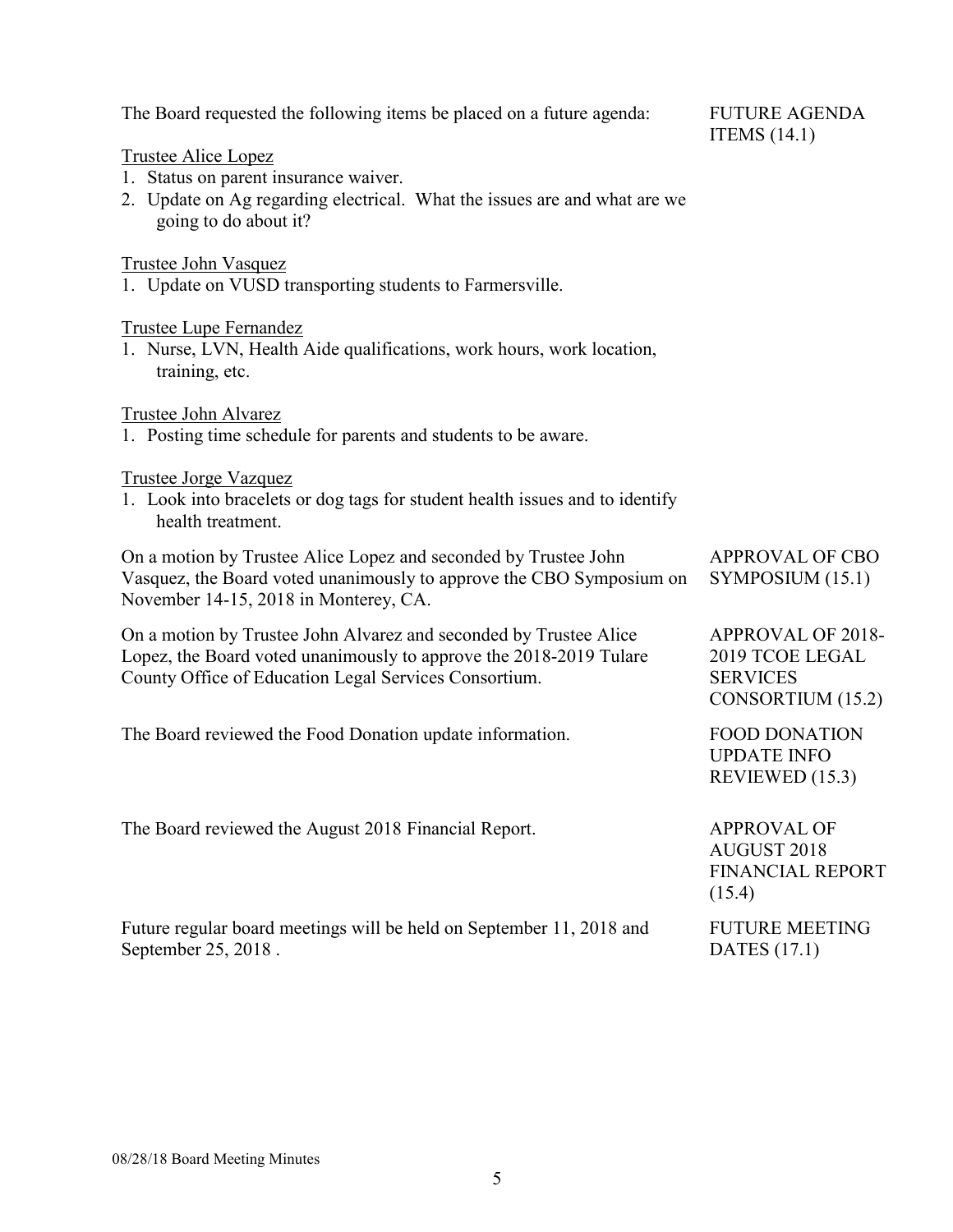| The Board conducted the First Reading of the following Policies/<br><b>Administrative Regulations:</b><br>BP 0410 Nondiscrimination in District Programs and Activities<br>\$<br>BP/AR 3514 Environmental Safety<br>\$<br>BP/AR 5111 Admission<br>\$<br>BP/AR 5125 Student Records<br>\$<br>AR/E 5125.1 Release of Directory Information<br>\$<br>BP 5131.2 Bullying<br>\$                                                                                                                                                                                                                                                                                                                                                                                                 | <b>FIRST READING OF</b><br>POLICIES/<br><b>ADMINISTRATIVE</b><br><b>REGULATIONS (19.1)</b> |
|----------------------------------------------------------------------------------------------------------------------------------------------------------------------------------------------------------------------------------------------------------------------------------------------------------------------------------------------------------------------------------------------------------------------------------------------------------------------------------------------------------------------------------------------------------------------------------------------------------------------------------------------------------------------------------------------------------------------------------------------------------------------------|--------------------------------------------------------------------------------------------|
| The Board adjourned to closed session at 8:08 p.m. to discuss: Public<br>Employee: Discipline/Dismissal/Release/Complaint (Gov. Code § 54957);<br>Conference with Real Property Negotiators (Gov. Code 54956.8)<br>APN 130-132-001 & 130-141-003; Agency Negotiator: Superintendent;<br>Under Negotiations: Price and Terms; Conference with Labor Negotiator<br>(G.C. 54957.6) It is the intention of the Board to meet in closed session<br>to review its position and to instruct its designated reps: Agency Designated<br>Representatives: Randy DeGraw, Jason Kaff; Name of Organization:<br>CSEA; and Conference with Legal Counsel - Potential Litigation<br>Significant exposure to litigation pursuant to Government Code section,<br>54956.9(d)(2): (One Case). | NO CLOSED<br>SESSION (20.0)                                                                |
| The Board returned to open session at 9:02 p.m.                                                                                                                                                                                                                                                                                                                                                                                                                                                                                                                                                                                                                                                                                                                            | <b>OPEN SESSION</b>                                                                        |
| On a motion by Trustee John Alvarez and seconded by Trustee Alice<br>Lopez, the Board voted unanimously to dismiss and release the<br>probationary employee.                                                                                                                                                                                                                                                                                                                                                                                                                                                                                                                                                                                                               | <b>APPROVAL TO</b><br><b>DISMISS AND</b><br><b>RELEASE</b><br>EMPLOYEE (21.1)              |
| The Board did not take any action on Item 21.2: Conference with Real<br>Property Negotiators (Gov. Code 54956.8) APN 130-132-001 &<br>130-141-003; Agency Negotiator: Superintendent; Under Negotiations:<br>Price and Terms.                                                                                                                                                                                                                                                                                                                                                                                                                                                                                                                                              | NO ACTION TAKEN<br><b>RE: ITEM 21.2</b>                                                    |
| The Board did not take any action regarding Item 21.3: Conference with<br>Labor Negotiator (G.C. 54957.6) It is the intention of the Board to meet in<br>closed session to review its position and to instruct its designated reps:<br>Agency Designated Representatives: Randy DeGraw, Jason Kaff; Name of<br>Organization: CSEA.                                                                                                                                                                                                                                                                                                                                                                                                                                         | NO ACTION TAKEN<br><b>RE: ITEM 21.3</b>                                                    |
| The Board did not take any action regarding Item 21.4: Conference with<br>Legal Counsel - Potential Litigation Significant exposure to litigation<br>pursuant to Government Code section, 54956.9(d)(2): (One Case).                                                                                                                                                                                                                                                                                                                                                                                                                                                                                                                                                       | <b>NO ACTION TAKEN</b><br><b>RE: ITEM 21.4</b>                                             |
| On a motion by Trustee Alice Lopez and seconded by Trustee John<br>Alvarez, the Board voted unanimously to adjourn the meeting at 9:03 p.m.                                                                                                                                                                                                                                                                                                                                                                                                                                                                                                                                                                                                                                | <b>ADJOURNMENT</b><br>(22.0)                                                               |

Respectfully Submitted,